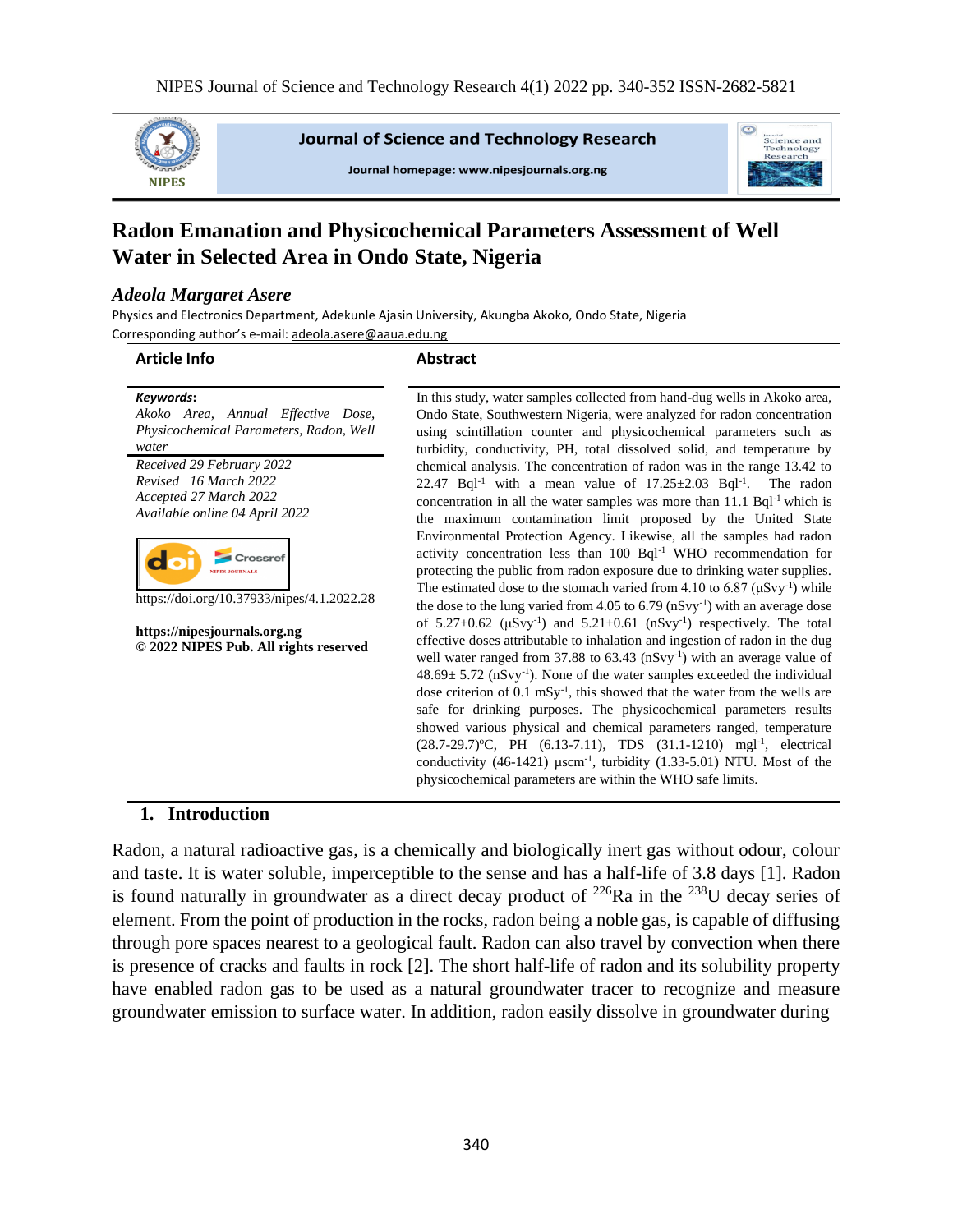its movements towards the land surface. Radon in well water can get into the body of human being through two ways; firstly, when the water is being used as a source of drinking water, it enter through the gastro-intestinal tract by ingestion, secondly, when it is being used for household activities, it escapes into indoor air and is inhaled. [3,4]

It has been noted that groundwater can be rich in radon, especially in places rich in granitic rock [5]. In surface water like a lake or river, radon is promptly made available into outer air when it moves over rocks and soils. Higher radon concentration is usually found in groundwater from wells and boreholes than in surface water [6]. Elevated amount of radon may be found in drinking water that derived its source from groundwater. The lining of the stomach may receive a radiation dose from radon ingested in drinking water [6]. Besides, certain amounts of doses may be received by other organs of the body such as the kidney and the bone marrow by somebody who take in radon dissolved water. Radon concentration in groundwater is affected by many factors such as concentration of uranium in the surrounding rock, distribution of the aquifer with respect to the surrounding rock [2]. Several radioactive compounds that are being liberated into the surroundings find their way into drinking water supply through the activities of human and man-made sources [6].

In addition, natural radionuclides  ${}^{40}$ K,  ${}^{226}$ Ra,  ${}^{228}$ Ra,  ${}^{234}$ U,  ${}^{238}$ U and  ${}^{210}$ Pb could be available in water due to natural process like mining, production of phosphate fertilizer or mineral sands processing. In the same vein, manufactured radionuclides may get into drinking water sources through usual industrial processes, inappropriate medical or industrial use and past release of radionuclides into water sources in the environment [6]. Furthermore, radon can enter indoor air when the groundwater is used in household activities like showering, washing, or when the tap is turned on [4]. The most important radon originator in indoor air is from natural pile up from the environment. Inhalation, rather than ingestion takes the largest dose ascribed to radon in drinking water [6]. The health effect due to radon is caused by either inhalation of radon or its progeny which could give rise to cancer of the lung or ingestion of radon in water which could make the risk in several internal organs becoming larger, especially the stomach. Researches testify from both human and animal studies that exposure to radon within any reasonable dose may increase the long time relative frequency of occurrence of cancer [6]. The classification of radon as a carcinogen has led to many researches in various part of the world  $[7-17]$ 

The importance of water to life is unquantifiable. There is limited quantity of water on earth and the state of its quality demand attention. Maintaining the quantity of clean water for the purpose of drinking, production of food and recreation is imperative. The quality of clean water can be endangered by the presence of materials that are radioactive, infectious agents and toxic chemicals [18]. The quality of water is also distinguished by its biological, physical and chemical feature in relation to other hydrological properties [3,19]. Impure water could be attributed to be the cause of almost 80 % of the majority of the diseases in human [3]).

Apart from this, well water contains at least one trace element. Private Wells are not subject to regulations and could contain large amounts of unwanted chemicals. Contamination of private wells can be by natural occurrence and man-made sources. Basic parameters such as PH,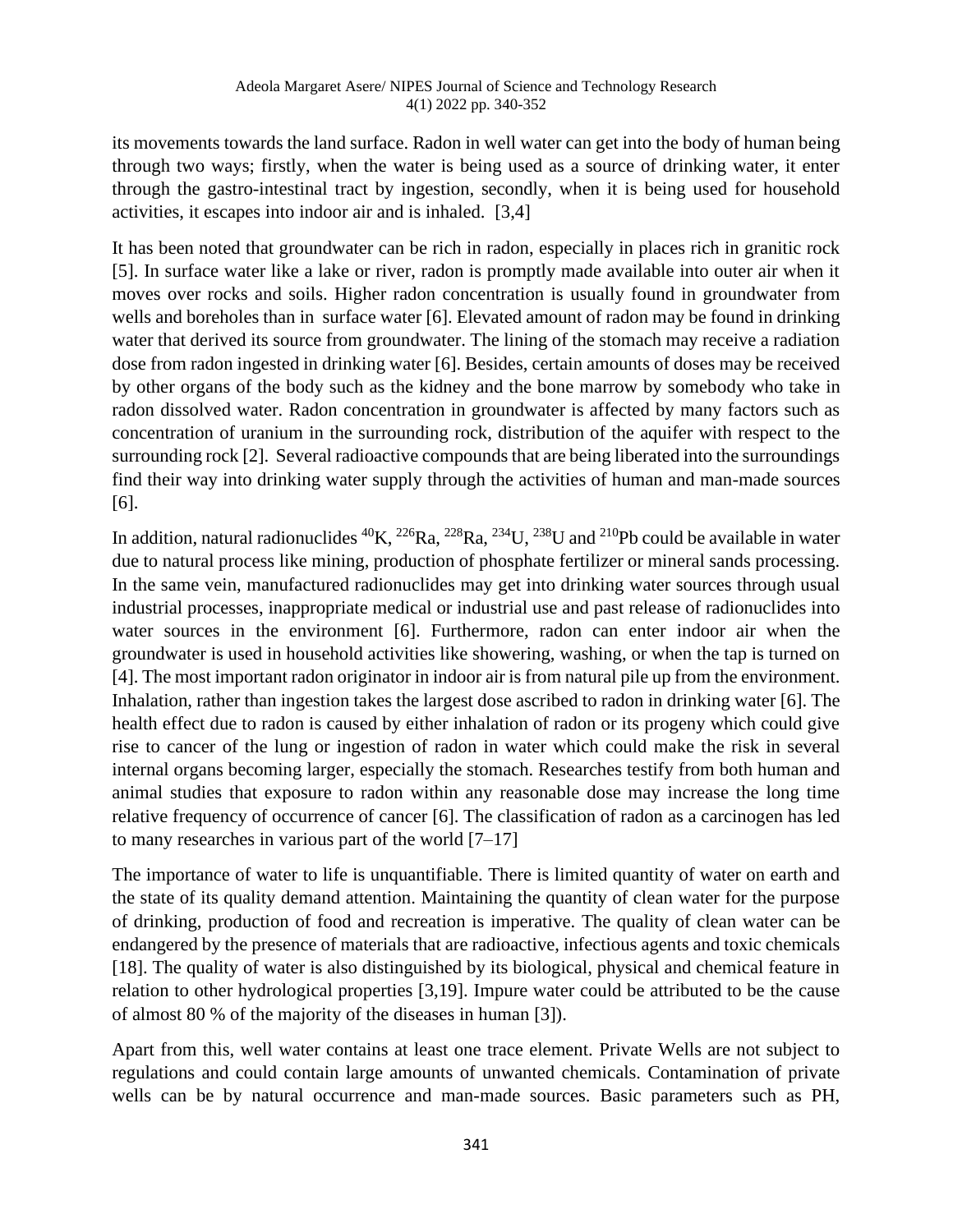conductivity, turbidity, colour and Escherichia coli have been recommended for regular monitoring (WHO, 2011). PH is the quantity of the hydrogen ion concentration in a solution. PH is a significant attribute of water, though it does not have any immediate consequences on consumer [6]. Total Dissolved Solid (TDS) in  $(mgl^{-1})$  is the quantity of the mass of solid materials dissolved in a given volume of water. This comprises of whatsoever exist in the water beside the clean water molecules. Electrical Conductivity (EC) ( $\mu$ scm<sup>-1</sup>) is the capacity of the water to conduct electricity. The solid materials that dissolve in water could split into positive and negative charged ions which conduct electricity. Turbidity in (Nephelometric Turbidity Unit, NTU) is an optical property of water that measures the relative clarity of the water. It measures the quantity of the scattered light by material in the water when light glowed via the water. The intensity of scattered light varies directly with the turbidity.

In Akoko area, the most accessible source of water that is available to each community without much difficulty is groundwater harnessed as dug well or drilled well popularly called bore hole by home owners for drinking and domestic purposes. In some homes, pumping machines are inserted inside the wells so that the wells remain closed throughout and the water pumped indoor for home use. Furthermore, the study area is characterized by granitic rock. Some parts of the area have shown higher indoor and outdoor radiation exposure dose in measurements across Ondo state [20,21]. This research was carried out to assess the concentration of radon in selected well water across Akoko area using Scintillation Counters. Physicochemical parameters such as PH, Turbidity, Total Dissolved Solid (TDS) and Electrical Conductivity [6] were also estimated in order to assess the quality of the well water. Previously, in Nigeria researchers have done various work on radon concentration. Some of which are [22–25].

## **2. Materials and Method**

## **2.1 Study area**

This research was carried out in Akoko area of Ondo State. The area lies between longitude  $5^{\circ}30^1$ and  $6^{\circ}30^{\circ}$  of Greenwich meridian and latitude  $7^{\circ}20^{\circ}$  and  $7^{\circ}45^{\circ}$  north of the equator. It occupies about 835,500 square kilometers of land. Akoko area is bounded by Ekiti States in the West, Edo State in the East, Ekiti and Kogi States in the North and by Owo and Ose Local Government Areas of Ondo State in the South. The area composes of undulating lowlands with disjointed hills. It is located within the transition zone of the tropical equatorial climate of Southern Nigeria and tropical continental climate of Northern Nigeria. The whole amount of rainfall in the area is around 1200 mm and the average temperature is roughly  $21^{\circ}$ C. The range of the annual temperature is around 3<sup>o</sup>C and the average relative humidity nearly 80 % [26]. Akoko area is located in the basement complex of Southwestern Nigeria, mostly called migmatite gneiss quartzite complex [21]. The rock types that could be found in the area includes, quartzite, grey gneiss, granite gneiss and other subordinates such as Charnokite [21].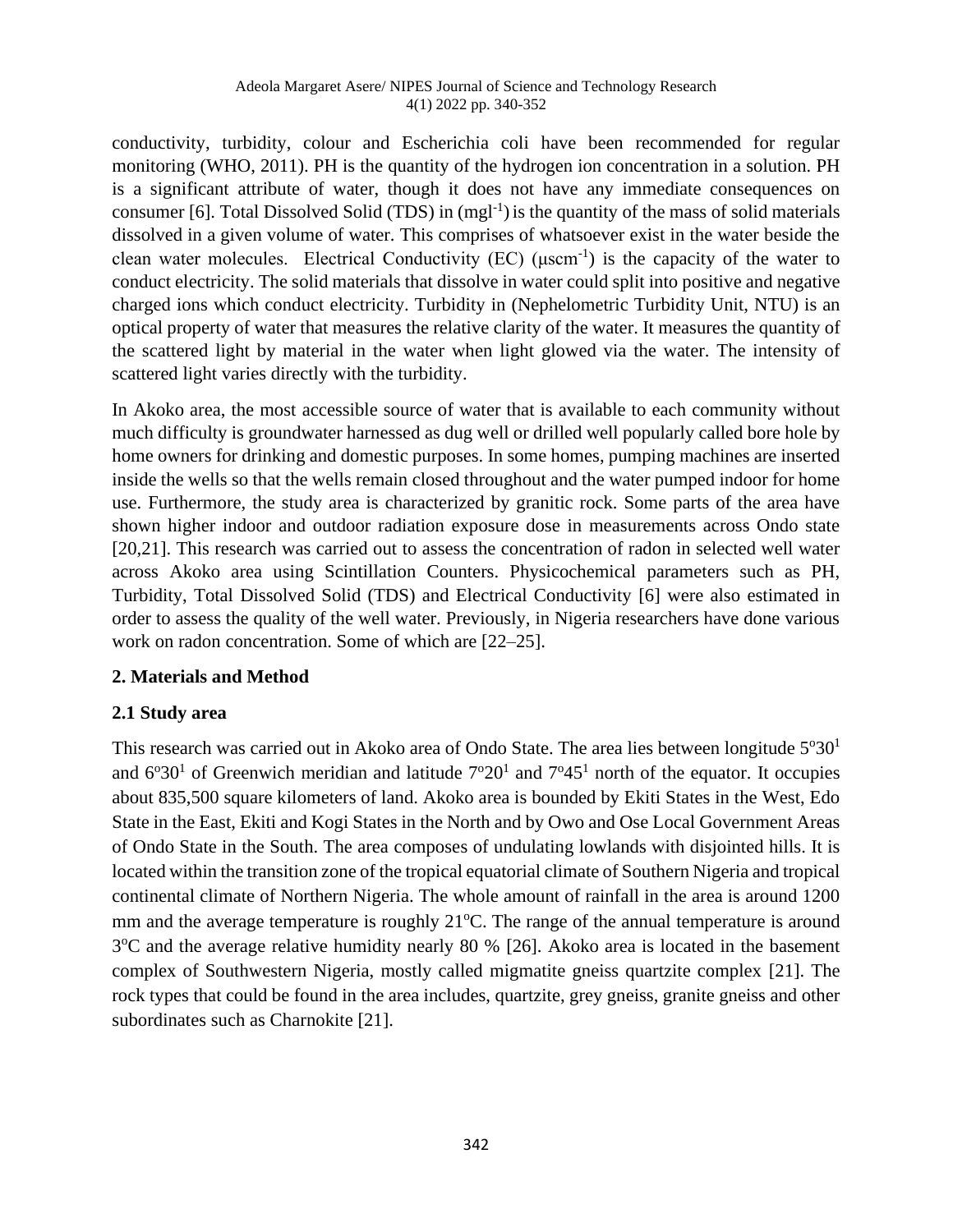## **2.2 Water Samples Collection**

A total of 30 samples of well water were taken randomly at dissimilar locations and depth in prewashed one liter plastic bottles for radon concentration and physicochemical parameters measurement. The samples were taken during the dry season between January and February. The location of the wells were taken by the GPS and samples were taken in every community in the study region. The bailer was used to collect the water from the well. The plastic bottles were cautiously submersed into the bailer to be filled with water samples without any air bubbles. In an easy way and with no space on top, the plastic bottles were completely filled with the well water. After collection the bottles were immediately plastered with tape, labelled with date and time of collection. The temperature of the water samples were taken at every location using mercury thermometer during sampling. The water samples were transported to the laboratory in a container containing ice blocks in a short time.

## **2.3 Measurement of <sup>222</sup>Rn in water**

The measurement of radon concentration was carried out in Ahmadu Bello University, Zaria, Nigeria, at The Centre for Energy Research and Training, using a well calibrated Liquid Scintillation Analyzer (Tri-carb-LSA 1000) (CERT). With the use of a hypodermic syringe, about 10 ml of each water sample was added into a scintillation ampule containing 10 ml of Insta-gel scintillation cocktail. In order to extract radon-222 in water stage into the organic scintillation, the ampules were capped firmly and in a vigorous manner shaken for 3 minutes. The samples were left for 3 hours after preparation so that radioactive equilibrium could be established between radon-222 and its progeny.

The radon-222 activity concentration from the samples was calculated using Equation (1) [22].

$$
C_{Rn}(Bql^{-1}) = \frac{100 \times (SC - BC) \exp(\lambda t)}{60 \times CF \times D} \tag{1}
$$

Where  $C_{\text{Rn}}$  is Concentration of Radon-222 in Becquerel per liter, SC is sample count (Count  $min$ <sup>1</sup>), BC is background count (*Count min*<sup>-1</sup>), t is time elapsed between sampling to counting (minutes),  $\lambda$  is decay constant (1.26 ×10<sup>-4</sup> min<sup>-1</sup>), 100 is conversion factor from per 10ml to per liter, CF is calibration factor, D is fraction of  $^{222}$ Rn in the cocktail in a ampule of 22 ml total content for  $10ml$  of sample,  $10 ml$  of cocktail and  $2 ml$  of air.

## **2.4 Estimation of Annual Effective Dose**

Well water is used for drinking, bathing and all household chores in this area. The annual effective doses due to ingestion of radon in water through the process of drinking and due to inhalation of radon in water from other uses were determined. The ingestion dose was calculated using Equation (2) [4].

$$
H_{Ing}(\mu S \nu y^{-1}) = C_{water} \times D_{ing} \times L \tag{2}
$$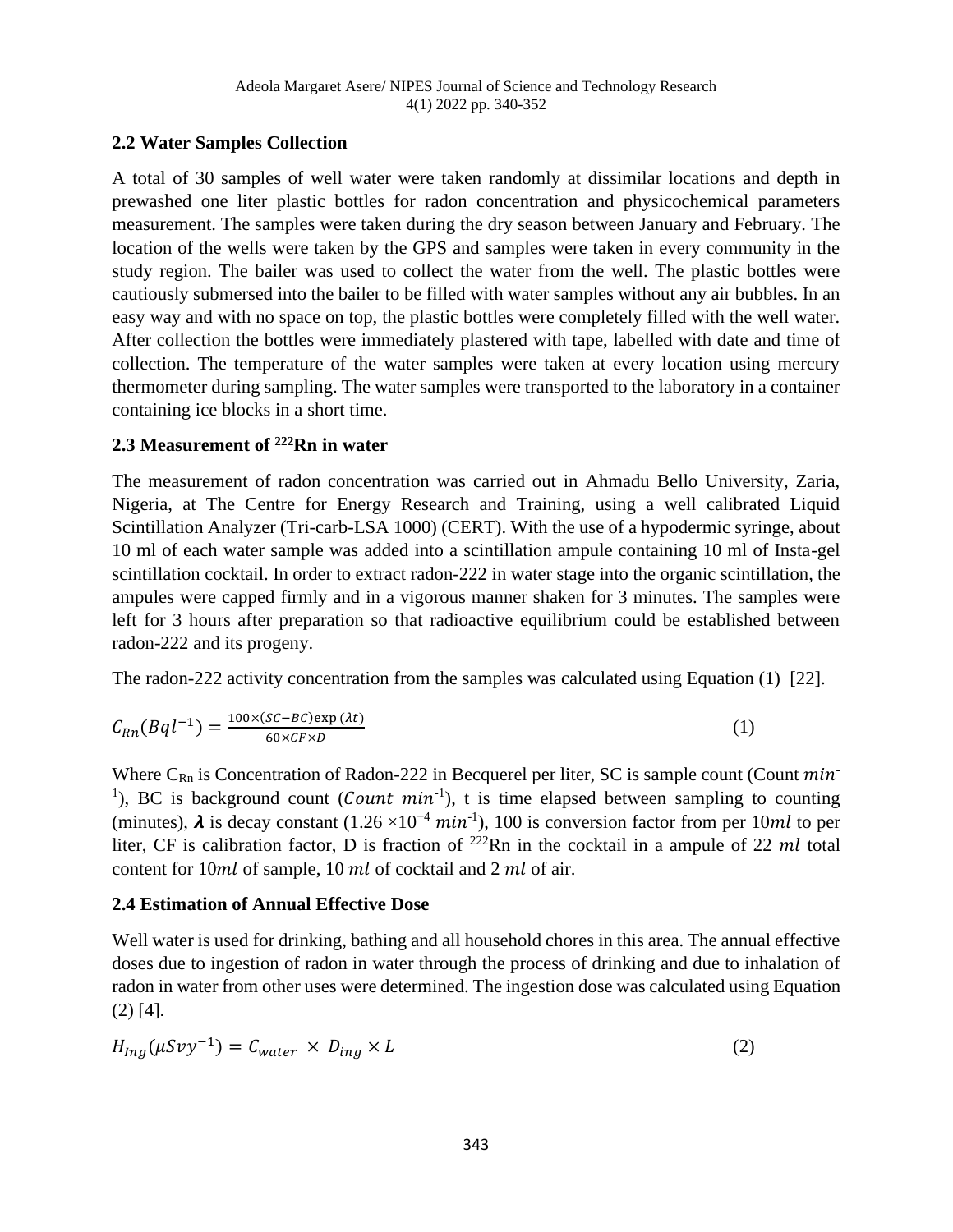Where  $H_{ing}$  is the annual effective dose due to ingestion,  $C_{water}$  is the concentration of radon in water (Bql<sup>-1</sup>), L is the annual ingested volume of drinking water, assumed to be 730 ly<sup>-1</sup> [27], D<sub>ing</sub> is the coefficient for annual effective dose due to ingestion  $(3.5 \text{ nSvBq}^{-1})$  [1,28].

The inhalation dose was calculated using Equation (3) [4,28].

$$
H_{Inh}(\mu S \nu y^{-1}) = A_{RNW} \times C_{aw} \times F \times I \times DCF
$$
\n(3)

Where  $H_{ing}$  is the annual effective dose due to inhalation,  $C_{aw}$  is the ratio of radon in air to radon in water (10<sup>-4</sup>), A<sub>RNW</sub> is the concentration of radon in water samples (Bql<sup>-1</sup>), F is the equilibrium factor between radon and its progenies  $(0.4)$ , I is the occupancy time for indoor  $(7000 \text{ hy}^{-1})$  and DCF is the radon exposure dose conversion factor  $\{9 \text{ nSv (Bqhm^{-1})}^{-1}\}.$ 

#### **2.5 Dose Contribution to the Lung due to Inhalation**

It is the product of the lung tissue weighted factor (0.1199) and corresponding inhalation dose using Equation (4)

*Dose to the Lung*  $(D_{lung}) = H_{inh} \times 0.1199$  [28] (4)

#### **2.6 Dose Contribution to the Stomach due to Ingestion**

It is product of the stomach tissue weighted factor (0.1196) with corresponding ingestion dose using Equation (5) below

*Dose to the Stomach*  $(D_{\text{stomach}}) = H_{\text{ing}} \times 0.1196$  [28] (5)

#### **3. Results and Discussion**

Table 1: The concentration of radon and annual effective dose to the stomach and lung in well water samples in Akoko area

|   | <b>Samples</b> Location | Radon<br><b>Concentration</b><br>$(Bql-1)$ | $H_{ing}$<br>$(\mu Svy^{-1})$ $(nSvy^{-1})$ | $H_{inh}$ | $\mathbf{D}_{\text{stomach}}$<br>$(\mu Sv^{-1})$ | $D_{\text{lung}}$<br>$(nSvy-1)$ | <b>Total</b><br>dose<br>$(nSvy-1)$ |
|---|-------------------------|--------------------------------------------|---------------------------------------------|-----------|--------------------------------------------------|---------------------------------|------------------------------------|
|   | N 07°27'29.0"           | 17.19                                      | 43.93                                       | 43.31     | 5.25                                             | 5.20                            | 48.53                              |
|   | E 005°48'10.9"          |                                            |                                             |           |                                                  |                                 |                                    |
| 2 | N 07°27'48.1"           | 19.43                                      | 49.65                                       | 48.97     | 5.94                                             | 5.87                            | 54.53                              |
|   | E 005°48'21.1"          |                                            |                                             |           |                                                  |                                 |                                    |
| 3 | N 07°27'46.9"           | 20.75                                      | 53.01                                       | 52.29     | 6.34                                             | 6.27                            | 58.56                              |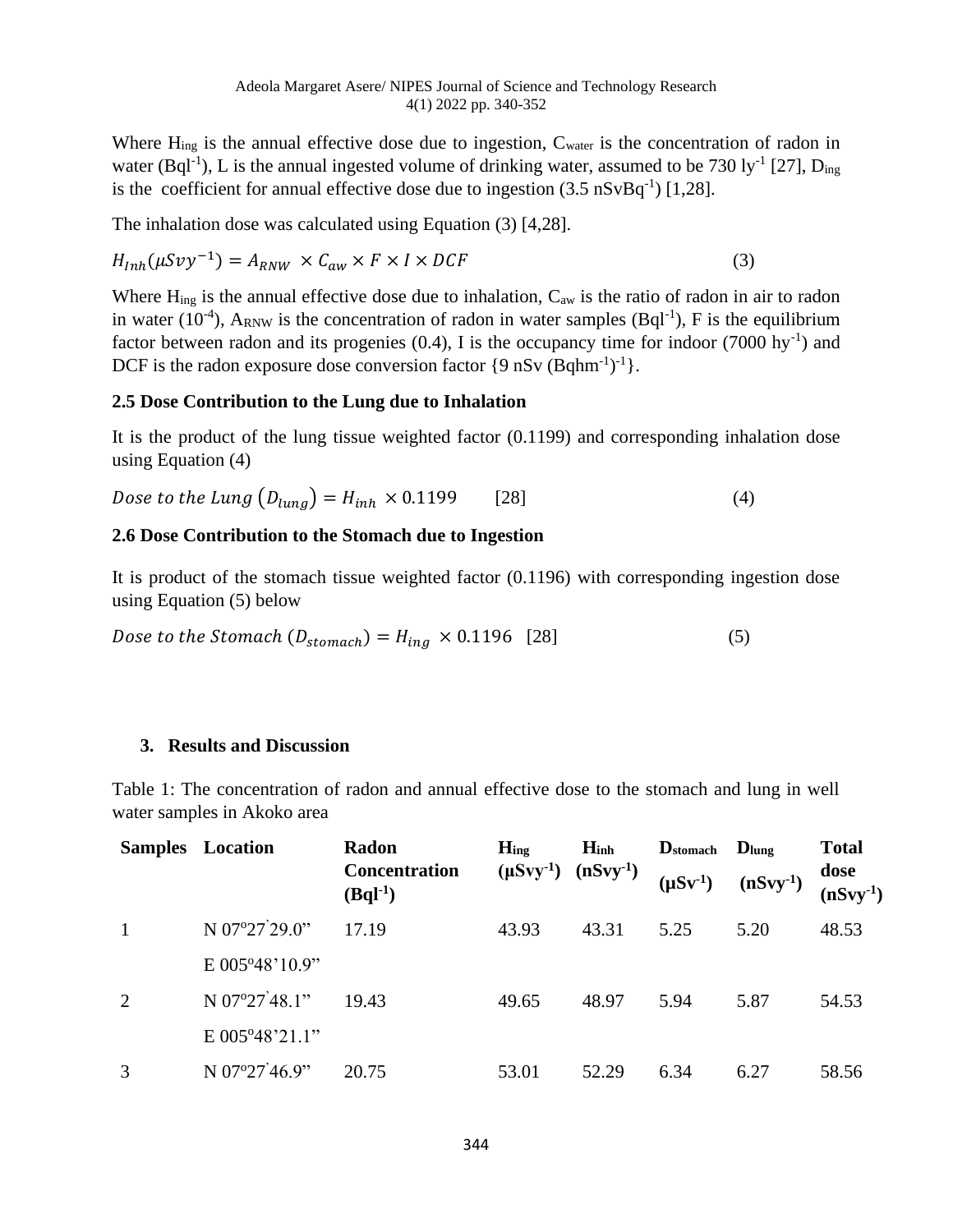|                | E 005°48'26.5"          |       |       |       |      |      |       |
|----------------|-------------------------|-------|-------|-------|------|------|-------|
| $\overline{4}$ | N 07°27'37.2"           | 15.73 | 40.19 | 39.65 | 4.81 | 4.75 | 44.40 |
|                | E 005°48'27.4"          |       |       |       |      |      |       |
| 5              | N 07°27'20.4"           | 22.47 | 57.42 | 56.63 | 6.87 | 6.79 | 63.43 |
|                | E 005°48'19.0"          |       |       |       |      |      |       |
| 6              | N 07°27'14.2"           | 18.03 | 46.08 | 45.45 | 5.51 | 5.45 | 50.89 |
|                | E 005°51'38.9"          |       |       |       |      |      |       |
| $\tau$         | N $07^{\circ}27'16.1"$  | 17.86 | 45.64 | 45.02 | 5.46 | 5.40 | 50.41 |
|                | E 005°51'45.3"          |       |       |       |      |      |       |
| 8              | N 07°27'31.9"           | 18.81 | 48.07 | 47.41 | 5.75 | 5.68 | 53.09 |
|                | E 005°52'06.1"          |       |       |       |      |      |       |
| 9              | N 07°27'36.2"           | 19.08 | 48.74 | 48.07 | 5.83 | 5.77 | 53.83 |
|                | E 005°52'19.4"          |       |       |       |      |      |       |
| 10             | N 07°27'39.5"           | 16.94 | 43.29 | 42.70 | 5.18 | 5.12 | 47.82 |
|                | E 005°52'34.3"          |       |       |       |      |      |       |
| 11             | N 07°27'12.7"           | 16.01 | 40.92 | 40.34 | 4.89 | 4.84 | 45.19 |
|                | E 005°54'40.6"          |       |       |       |      |      |       |
| 12             | N 07°27'12.3"           | 13.42 | 34.29 | 33.82 | 4.10 | 4.06 | 37.88 |
|                | E 005°54'44.2"          |       |       |       |      |      |       |
| 13             | N 07°27'07.8"           | 17.81 | 45.51 | 44.88 | 5.44 | 5.38 | 50.27 |
|                | $E 005^{\circ}54'35.1"$ |       |       |       |      |      |       |
| 14             | N 07°27'07.5"           | 18.84 | 48.15 | 47.49 | 5.76 | 5.70 | 53.18 |
|                | E 005°54'39.6"          |       |       |       |      |      |       |
| 15             | N 07°27'13.3"           | 21.02 | 53.69 | 52.96 | 6.42 | 6.35 | 59.31 |
|                | E 005°54'46.0"          |       |       |       |      |      |       |
| 16             | N 07°27'15.7"           | 18.11 | 46.26 | 45.63 | 5.53 | 5.47 | 51.09 |
|                | E 005°44'09.5"          |       |       |       |      |      |       |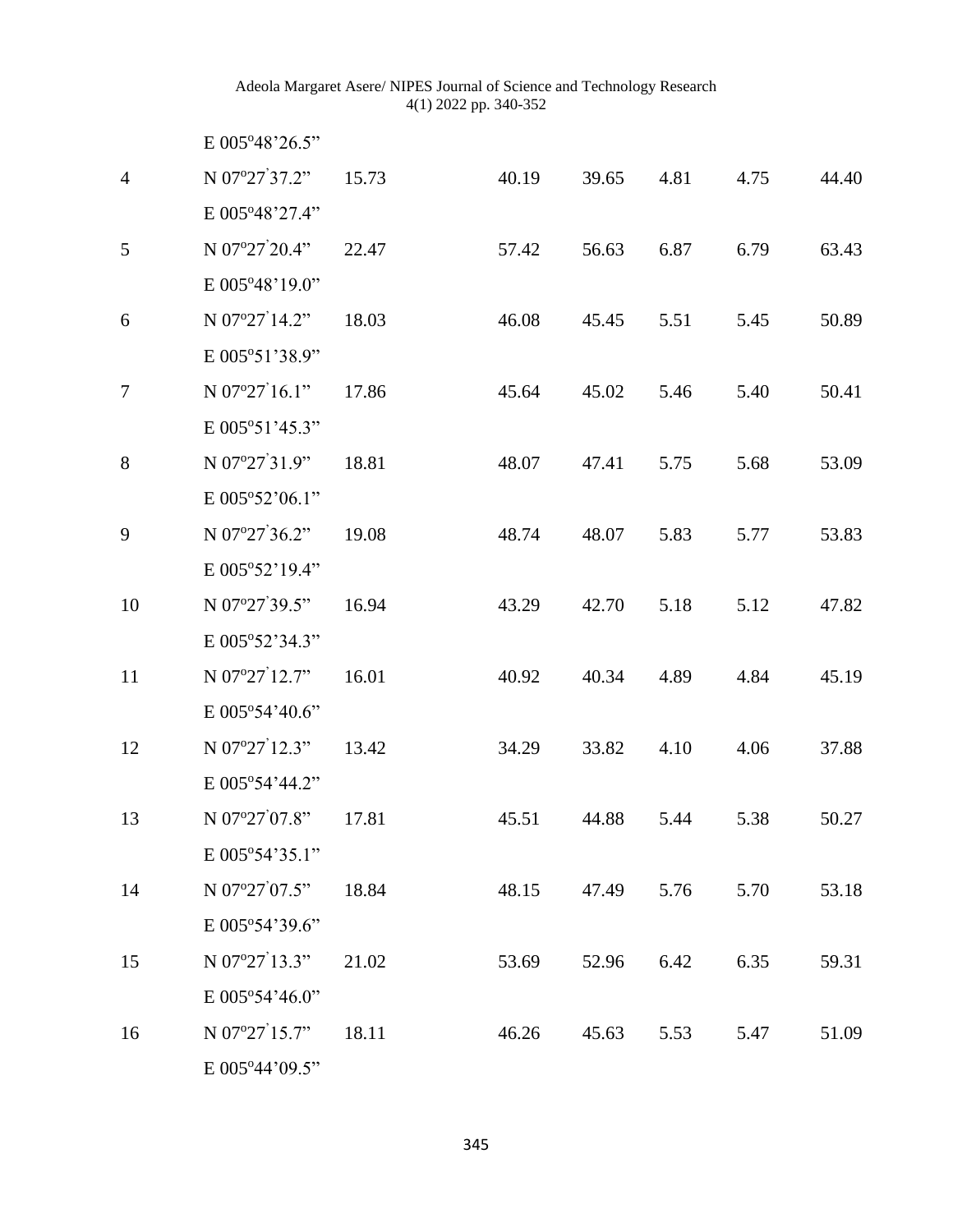| 17 | N 07°28'11.2"          | 16.55 | 42.28 | 41.70  | 5.06 | 5.00 | 46.70 |
|----|------------------------|-------|-------|--------|------|------|-------|
|    | E 005°44'19.5"         |       |       |        |      |      |       |
| 18 | N 07°28'08.3"          | 16.97 | 43.36 | 42.76  | 5.19 | 5.13 | 47.89 |
|    | E 005°44'07.7"         |       |       |        |      |      |       |
| 19 | N 07°28'06.3"          | 16.00 | 40.88 | 40.32  | 4.89 | 4.83 | 45.15 |
|    | E 005°44'13.1"         |       |       |        |      |      |       |
| 20 | N 07°28'11.5"          | 15.42 | 39.39 | 38.85  | 4.71 | 4.66 | 43.51 |
|    | E 005°44'16.7"         |       |       |        |      |      |       |
| 21 | N 07°27'12.4"          | 16.7  | 42.68 | 42.09  | 5.10 | 5.05 | 47.14 |
|    | E 005°41'33.9"         |       |       |        |      |      |       |
| 22 | N 07°27'09.5"          | 16.59 | 42.38 | 4.1.80 | 5.07 | 5.01 | 46.81 |
|    | E 005°41'33.1"         |       |       |        |      |      |       |
| 23 | N 07°27'12.7"          | 15.71 | 40.15 | 39.60  | 4.80 | 4.75 | 44.35 |
|    | E 005°41'29.1"         |       |       |        |      |      |       |
| 24 | N $07^{\circ}27'15.6"$ | 17.83 | 45.55 | 44.93  | 5.45 | 5.39 | 50.32 |
|    | E 005°41'20.7"         |       |       |        |      |      |       |
| 25 | N 07°27'23.9"          | 17.98 | 45.93 | 45.30  | 5.49 | 5.43 | 50.73 |
|    | E 005°41'35.6"         |       |       |        |      |      |       |
| 26 | N 07°31'32.0"          | 15.96 | 40.78 | 40.23  | 4.88 | 4.82 | 45.05 |
|    | E 005°45'03.8"         |       |       |        |      |      |       |
| 27 | N 07°31'30.1"          | 16.1  | 41.12 | 40.56  | 4.92 | 4.86 | 45.42 |
|    | E 005°45'01.3"         |       |       |        |      |      |       |
| 28 | N 07°31'35.3"          | 14.59 | 37.28 | 36.77  | 4.46 | 4.41 | 41.18 |
|    | E 005°45'02.4"         |       |       |        |      |      |       |
| 29 | N $07^{\circ}31'37.6"$ | 15.4  | 39.35 | 38.81  | 4.71 | 4.65 | 43.47 |
|    | E 005°45'06.0"         |       |       |        |      |      |       |
| 30 | N 07°31'37.4"          | 14.25 | 36.42 | 35.92  | 4.65 | 4.31 | 40.23 |
|    | E 005°45'14.8"         |       |       |        |      |      |       |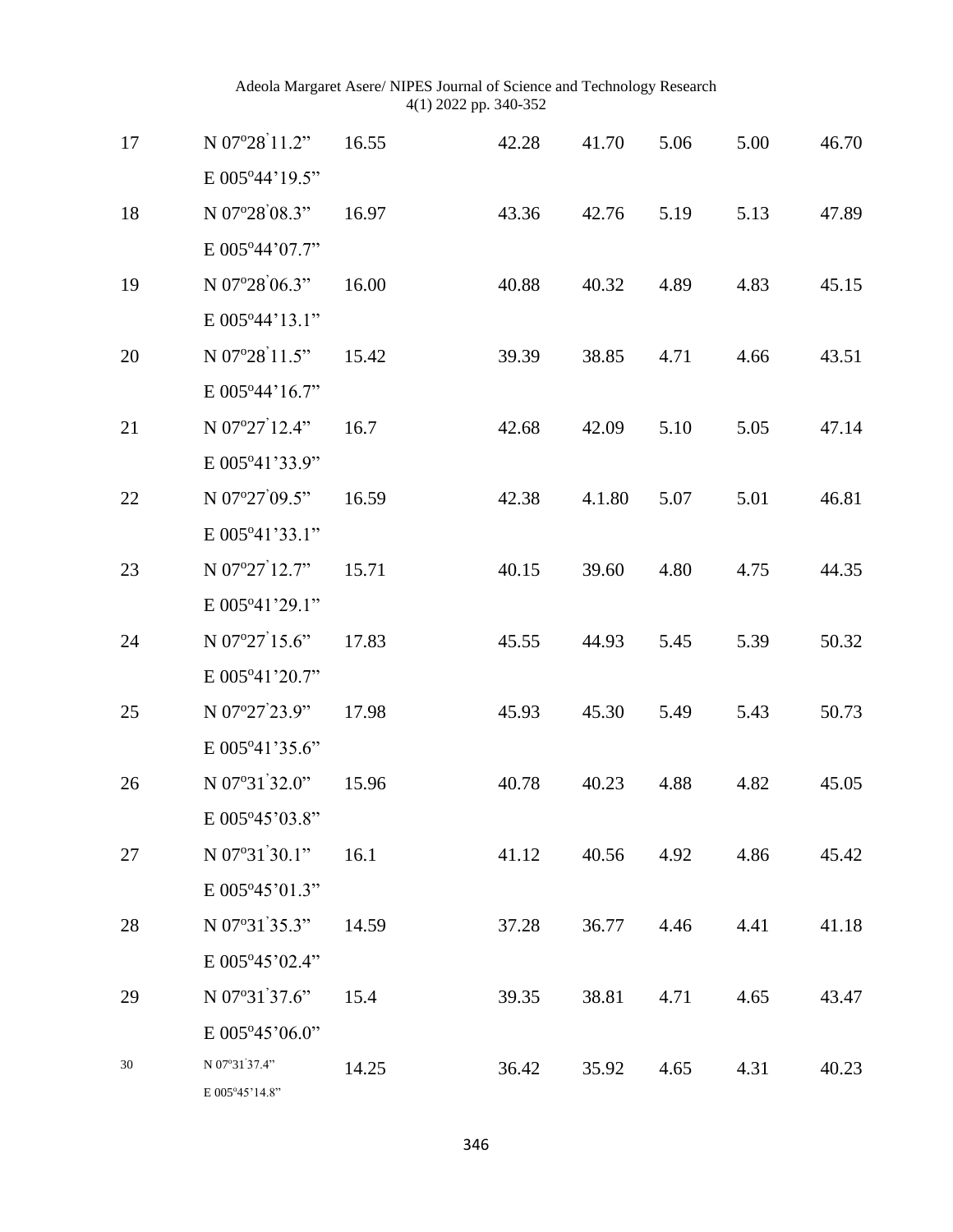Table 1 present the results of the radon concentration in the collected 30 water samples from dug wells at different locations in Akoko area. The result showed that concentration of radon varied between 13.42 to 22.47 Bql<sup>-1</sup> with a mean value of  $17.25 \pm 2.03$  Bql<sup>-1</sup>. The concentration of radon was in the range 13.42 to 22.47 Bql<sup>-1</sup> with a mean value of  $17.25 \pm 2.03$  Bql<sup>-1</sup>. The radon concentration in all the water samples was more than  $11.1$  Bql<sup>-1</sup> which is the maximum contamination limit. Likewise, all the samples have radon activity concentration less than 100 Bql- $1$  [6] recommendation for protecting the public from radon exposure due to ingested water.

Likewise, Table 1 present the results of the annual effective dose due to ingestion and inhalation, dose contribution to the lung due to inhalation, dose contribution to the stomach due to ingestion, per person for adults, and the effective total inhalation and ingestion dose contribution to the population due to the <sup>222</sup>Rn in water. The dose from ingestion varied from 34.29 to 57.42 ( $\mu Svy^{-1}$ ) with an average dose of  $44.08 \pm 5.18(\mu\text{Svy}^{-1})$ . The doe from inhalation varied from 33.82 to 56.63  $(nSvy<sup>-1</sup>)$  with an average value of  $43.48 \pm 5.11$   $(nSvy<sup>-1</sup>)$ . The estimated dose to the stomach varies from 4.10 to 6.87 ( $\mu$ Svy<sup>-1</sup>) while the dose to the lung varies from 4.06 to 6.79 (nSvy<sup>-1</sup>) with an average dose of  $5.27 \pm 0.62$  ( $\mu$ Svy<sup>-1</sup>) and  $5.21 \pm 0.61$  (nSvy<sup>-1</sup>). The effective total dose contribution in the dug well water varied from 37.88 to  $63.43 \text{ (nSvy}^{-1})$  with an average value of  $48.69 \pm 5.72$  $(nSvy^{-1})$ .

Taking 2 liters of water in a day for 1 year by an individual would give in an effective dose of 0.1  $mSvy^{-1}$  [6]. The individual dose criterion (IDC) of 0.1 mSvy<sup>-1</sup> present a minimal risk that should not develop any noticeable unsuitable health issue in drinking water [6]. None of the water samples exceeded the dose criterion to an individual of  $0.1 \text{ mSy}^{-1}$ . This shows that using the water from the wells for drinking purpose is free of radiological risks. The average effective total dose value of 48.69 ( $nSvy^{-1}$ ) is also less than the 1  $mSvy^{-1}$  accepted dose limit for the general public in exposure to radiation.

The results of the physicochemical parameters of the sampled well water is presented in Table 2. The PH value varies from 6.13 to 7.11 with an average value of 6.66. WHO (2011) advises PH range to be between 6.5 and 8.5. 20 % of the water samples were below the range 6.5 to 8.5 but none was above the limit. TDS varies between  $31.1 \text{ mgl}^{-1}$  to  $1210 \text{ mgl}^{-1}$  with a mean value of  $347$ mgl<sup>-1</sup>. The palatability of drinking water with a TDS value below 600 mgl<sup>-1</sup> is considered okay, for a TDS value above 1000 mgl<sup>-1</sup>, the unacceptability increases and becomes substantial [6]. The TDS contents of the water from all the sampling points were below the WHO maximum contaminants level of 1000 mgl<sup>-1</sup>. The electrical conductivity varies between 46  $\mu$ scm<sup>-1</sup> and 1421  $\mu$ scm<sup>-1</sup> with a mean value of 499.1  $\mu$ scm<sup>-1</sup>. 7 % of the sampled water had conductivity more than the WHO maximum contaminant level of  $1200 \mu \text{scm}^{-1}$  [22]. The turbidity varies between 1.33 NTU and 56.01 NTU with an average value of 6.32 NTU. Turbidity is a vital sign of the probable existence of impurities that may cause health anxiety, specifically from inefficiently preserved or unclean surface water. The temperature ranges from  $28.7 \degree C$  to  $29.7 \degree C$  with a mean value of 29.14 <sup>o</sup>C. Cold water is largely more acceptable to taste than warm water. Increase in the temperature of water enriches the development of microbe and may enlarge problems related to palatability, smell and colour [6].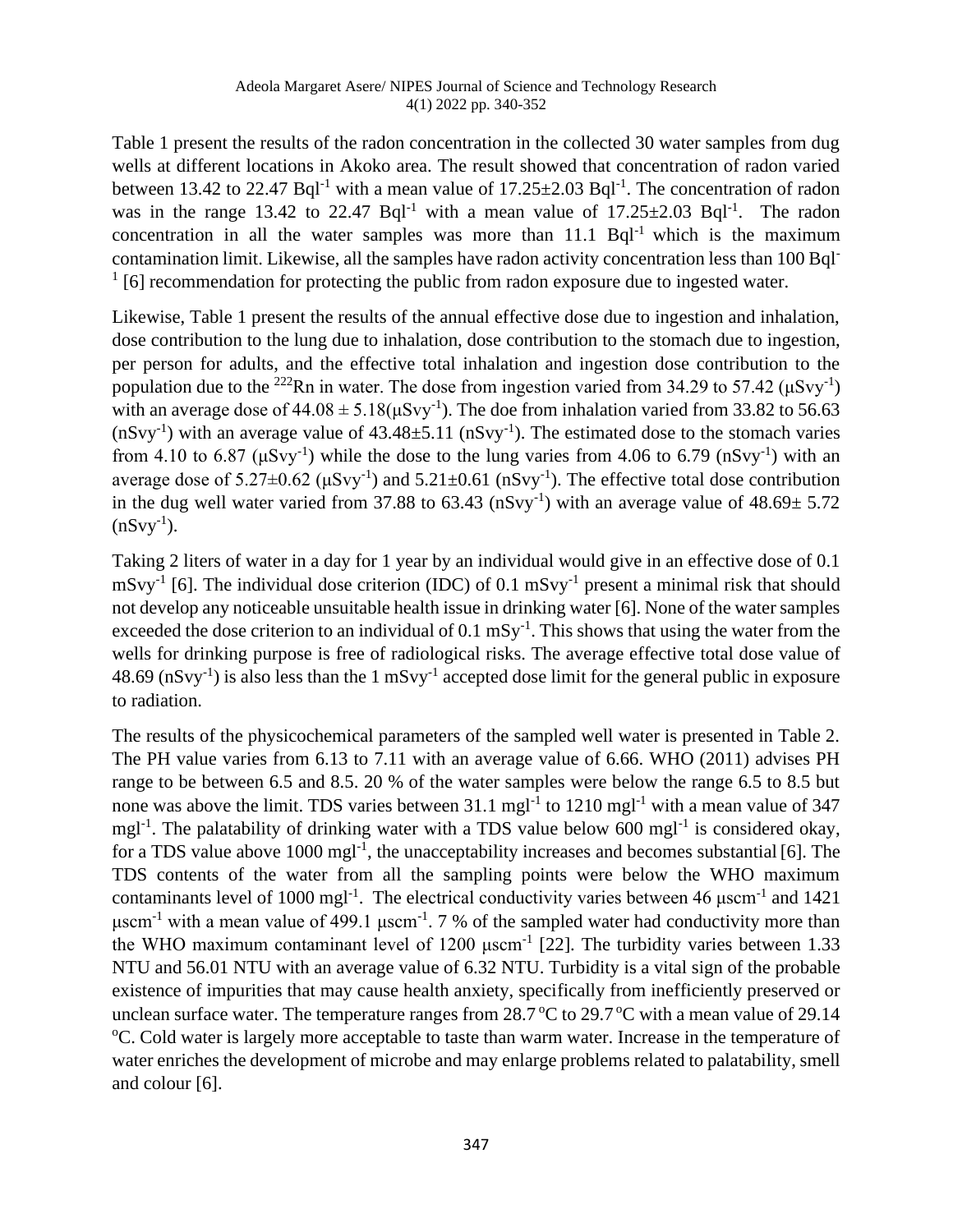|                | <b>Samples</b> Location | Conductivity<br>$(\mu$ scm <sup>-1</sup> ) | <b>TDS</b><br>$(mgl-1)$ | PH   | <b>Turbidity</b><br>(NTU) | <b>Temp</b><br>$({}^0C)$ |
|----------------|-------------------------|--------------------------------------------|-------------------------|------|---------------------------|--------------------------|
| $\mathbf{1}$   | N 07°27'29.0"           | 137                                        | 144                     | 6.94 | 2.14                      | 29.3                     |
|                | E 005°48'10.9"          |                                            |                         |      |                           |                          |
| $\overline{2}$ | N $07^{\circ}27'48.1"$  | 591                                        | 463                     | 6.93 | 2.16                      | 29.6                     |
|                | E 005°48'21.1"          |                                            |                         |      |                           |                          |
| 3              | N 07°27'46.9"           | 596                                        | 444                     | 6.89 | 2.77                      | 29.7                     |
|                | E 005°48'26.5"          |                                            |                         |      |                           |                          |
| $\overline{4}$ | N 07°27'37.2"           | 887                                        | 590                     | 6.85 | 9.17                      | 29.7                     |
|                | E 005°48'27.4"          |                                            |                         |      |                           |                          |
| 5              | N 07°27'20.4"           | 550                                        | 366                     | 6.7  | 2.37                      | 29.3                     |
|                | E 005°48'19.0"          |                                            |                         |      |                           |                          |
| 6              | N 07°27'14.2"           | 438                                        | 298                     | 6.69 | 2.34                      | 29.3                     |
|                | E 005°51'38.9"          |                                            |                         |      |                           |                          |
| 7              | N 07°27'16.1"           | 637                                        | 422                     | 6.66 | 2.49                      | 29.3                     |
|                | E 005°51'45.3"          |                                            |                         |      |                           |                          |
| 8              | N 07°27'31.9"           | 906                                        | 604                     | 6.66 | 13.24                     | 29.1                     |
|                | E 005°52'06.1"          |                                            |                         |      |                           |                          |
| 9              | N 07°27'36.2"           | 333                                        | 230                     | 6.65 | 2.37                      | 29.1                     |
|                | E 005°52'19.4"          |                                            |                         |      |                           |                          |
| 10             | N 07°27'39.5"           | 440                                        | 284                     | 6.93 | 2.46                      | 29.0                     |
|                | E 005°52'34.3"          |                                            |                         |      |                           |                          |
| 11             | N 07°27'12.7"           | 797                                        | 531                     | 6.71 | 18.13                     | 29.3                     |
|                | E 005°54'40.6"          |                                            |                         |      |                           |                          |
| 12             | N 07°27'12.3"           | 481                                        | 332                     | 6.95 | 2.61                      | 29.1                     |
|                | E 005°54'44.2"          |                                            |                         |      |                           |                          |
| 13             | N 07°27'07.8"           | 185                                        | 119                     | 7.10 | 2.11                      | 28.7                     |

|  |  | Table 2: Physicochemical parameters of water samples from dug wells in Akoko area |  |  |  |  |  |
|--|--|-----------------------------------------------------------------------------------|--|--|--|--|--|
|  |  |                                                                                   |  |  |  |  |  |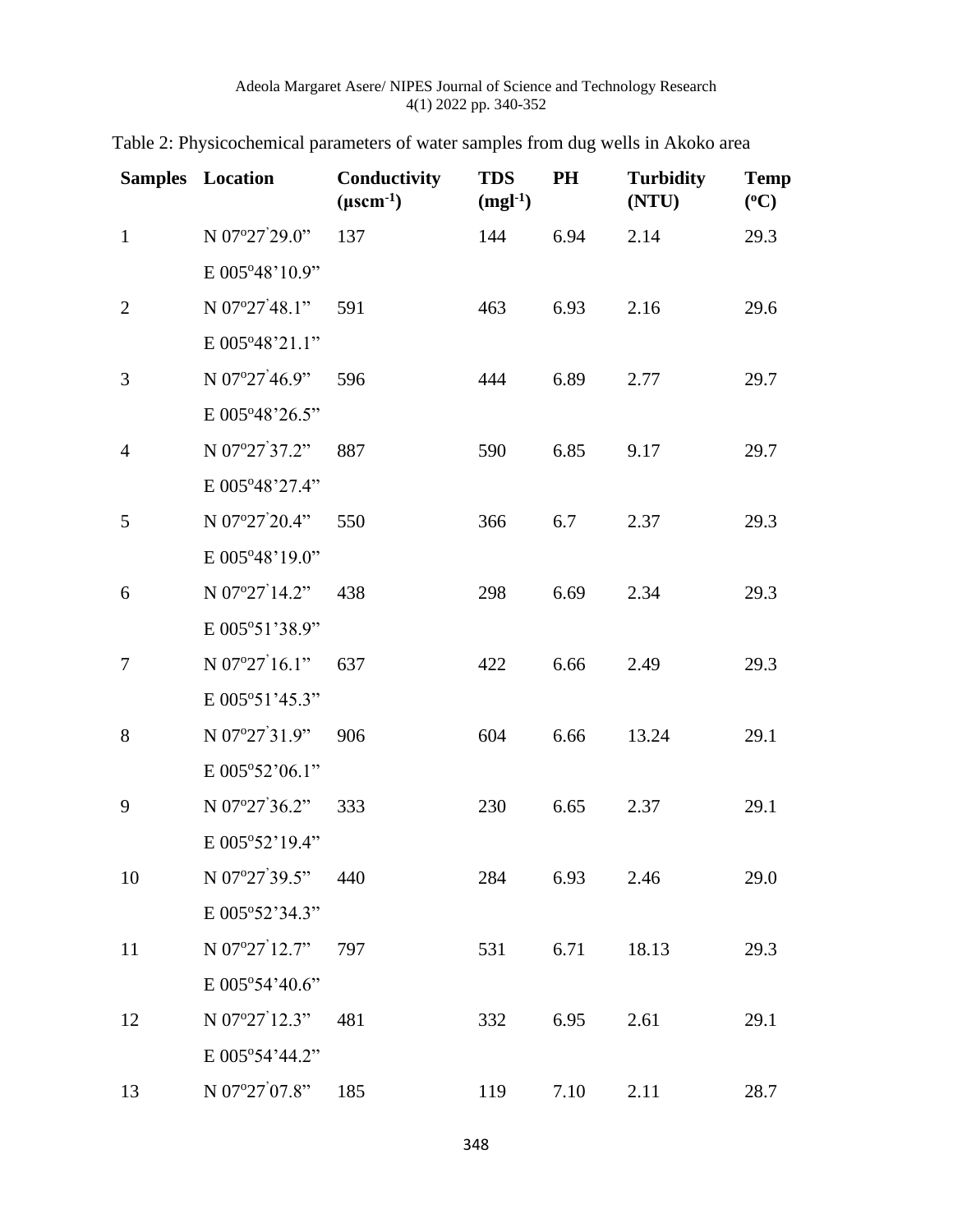|    | E 005°54'35.1"          |      |     |      |       |      |
|----|-------------------------|------|-----|------|-------|------|
| 14 | N 07°27'07.5"           | 249  | 166 | 6.84 | 2.02  | 28.7 |
|    | E 005°54'39.6"          |      |     |      |       |      |
| 15 | N $07^{\circ}27'13.3"$  | 1399 | 936 | 6.55 | 23.02 | 29.0 |
|    | E 005°54'46.0"          |      |     |      |       |      |
| 16 | N 07°27'15.7"           | 535  | 363 | 6.47 | 2.04  | 28.9 |
|    | E 005°44'09.5"          |      |     |      |       |      |
| 17 | N 07°28'11.2"           | 385  | 254 | 6.69 | 2.13  | 29.2 |
|    | E 005°44'19.5"          |      |     |      |       |      |
| 18 | N 07°28'08.3"           | 785  | 524 | 6.48 | 8.56  | 29.0 |
|    | E 005°44'07.7"          |      |     |      |       |      |
| 19 | N 07°28'06.3"           | 333  | 211 | 6.28 | 1.46  | 28.7 |
|    | E 005°44'13.1"          |      |     |      |       |      |
| 20 | N 07°28'11.5"           | 762  | 510 | 6.49 | 8.11  | 28.9 |
|    | E 005°44'16.7"          |      |     |      |       |      |
| 21 | N 07°27'12.4"           | 395  | 273 | 6.13 | 2.26  | 28.9 |
|    | E 005°41'33.9"          |      |     |      |       |      |
| 22 | N 07°27'09.5"           | 250  | 166 | 6.43 | 1.89  | 29.2 |
|    | E 005°41'33.1"          |      |     |      |       |      |
| 23 | N 07°27'12.7"           | 171  | 114 | 6.66 | 2.31  | 29.1 |
|    | $E 005^{\circ}41'29.1"$ |      |     |      |       |      |
| 24 | N $07^{\circ}27'15.6"$  | 220  | 143 | 6.50 | 3.24  | 29.2 |
|    | E 005°41'20.7"          |      |     |      |       |      |
| 25 | N 07°27'23.9"           | 46   | 31  | 6.79 | 1.33  | 29.5 |
|    | E 005°41'35.6"          |      |     |      |       |      |
| 26 | N $07^{\circ}31'32.0"$  | 199  | 129 | 6.46 | 2.36  | 29.2 |
|    | E 005°45'03.8"          |      |     |      |       |      |

349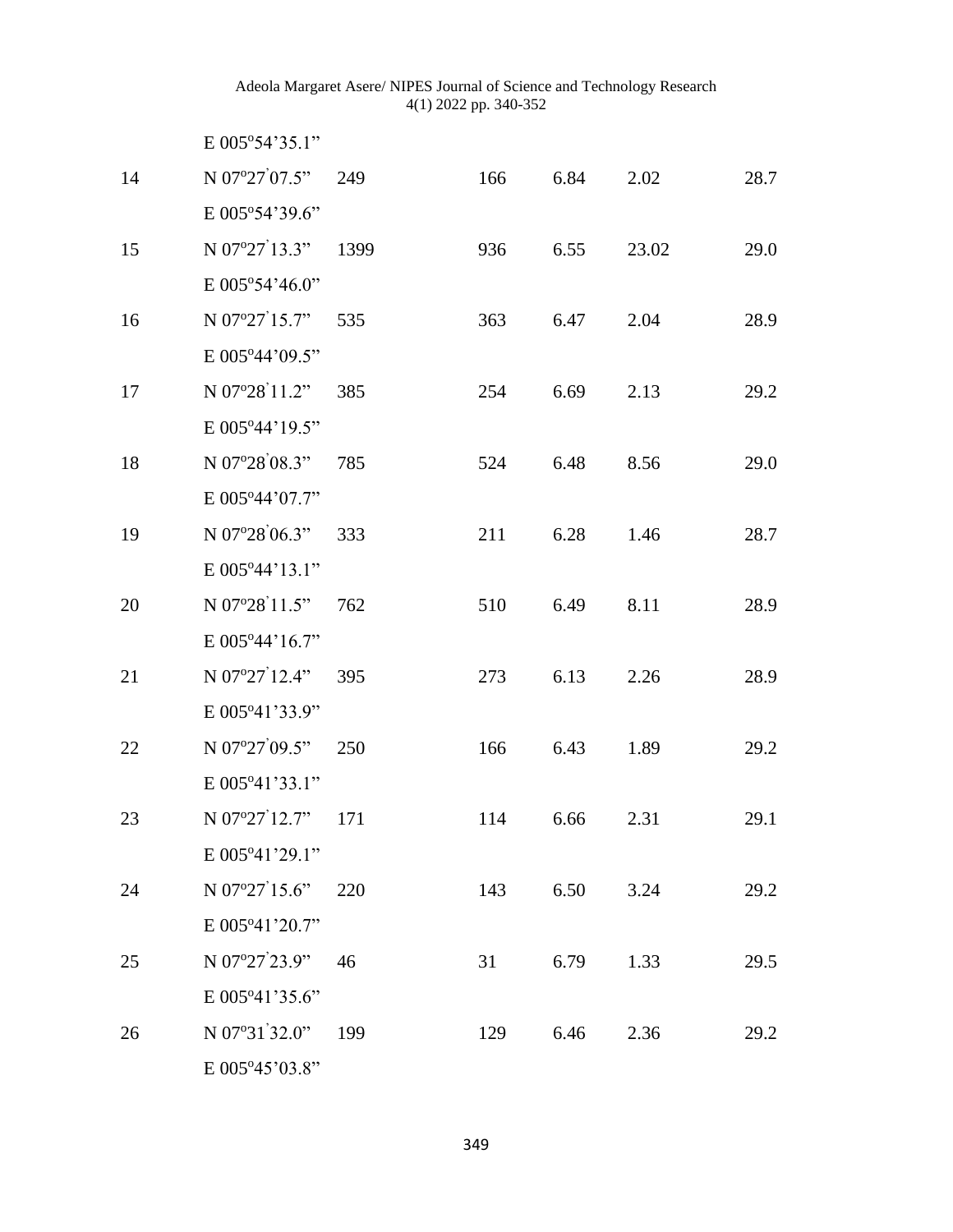| 27 | $N07^{\circ}31'30.1"$<br>$E005^{\circ}45^{\circ}01.3$ " | 375  | 243  | 6.39 | 2.24  | 29.3 |
|----|---------------------------------------------------------|------|------|------|-------|------|
| 28 | N $07^{\circ}31^{\prime}35.3"$                          | 215  | 140  | 6.55 | 3.11  | 29.2 |
|    | $E 005^{\circ}45^{\circ}02.4"$                          |      |      |      |       |      |
| 29 | N $07^{\circ}31'37.6"$                                  | 1421 | 1210 | 7.11 | 56.01 | 28.8 |
|    | $E 005^{\circ}45'06.0"$                                 |      |      |      |       |      |
| 30 | $N$ 07°31 <sup>'</sup> 37.4"                            | 255  | 170  | 6.45 | 3.24  | 29.0 |
|    | $E 005^{\circ}45'14.8"$                                 |      |      |      |       |      |

#### **4. Conclusion**

This research work herein present the results of radon concentration and physicochemical parameters in hand-dug well water in Akoko area, Ondo State, Nigeria. The radon concentrations in all the water samples were greater than the  $11.1$  Bql<sup>-1</sup> USEPA recommendation but lower than 100 Bql-1 WHO limit. The average annual effective dose values owing to inhalation and ingestion of radon were lesser than  $0.1 \text{ mSvy}^{-1}$  WHO guidance level. The research further showed that the physicochemical parameters in most water samples studied lies in the range of the WHO safe limit. Therefore, the well water in the research neighbourhood is safe for consumption and household undertakings.

#### **References**

- [1] J.A. Ademol and, O.R. Ojeniran, "Radon-222 from different sources of water and the assessment of health hazard", J. Water Health. 15 (2017) pp. 97–102. https://doi.org/10.2166/wh.2016.073.
- [2] ICRP, Annals of the ICRP Radiological Protection against Radon Exposure, 00 (2011) pp. 1–54.
- [3] H.M. Hassan and D.H. Shabaan, "Physico-chemical and radon analysis of drinking water available in Samtah-Jazan city Southwest of Saudia Arabia", Desalin. Water Treat. 57 (2016) pp. 19140–19148. https://doi.org/10.1080/19443994.2015.1106343.
- [4] UNSCEAR, Sources and Effects of Ionizing Radiation, United Nations Scientific Committee on the Effects of Atomic Radiation UNSCEAR 2000 Report to the General Assembly, with Scientific Annexes, 2000. https://doi.org/10.1097/00004032-199907000-00007.
- [5] IAEA, Mapping Using Gamma Ray, Encycl. Atmos. Sci. 4 (2003) 1549-1555. http://cdiac.esd.ornl.gov/oceans/GLODAP/glodap\_pdfs/Thermohaline.web.pdf.
- [6] World Health Organization., Guidelines for drinking-water quality., World Health Organization, 2011.
- [7] E. Abuelhia, "Assessment of radiation dose from radon ingestion and inhalation in commercially bottled drinking water and its annual effective dose in Eastern Province, Saudi Arabia", Int. J. Environ. Health Res. 29 (2019) pp. 164–172. https://doi.org/10.1080/09603123.2018.1531113.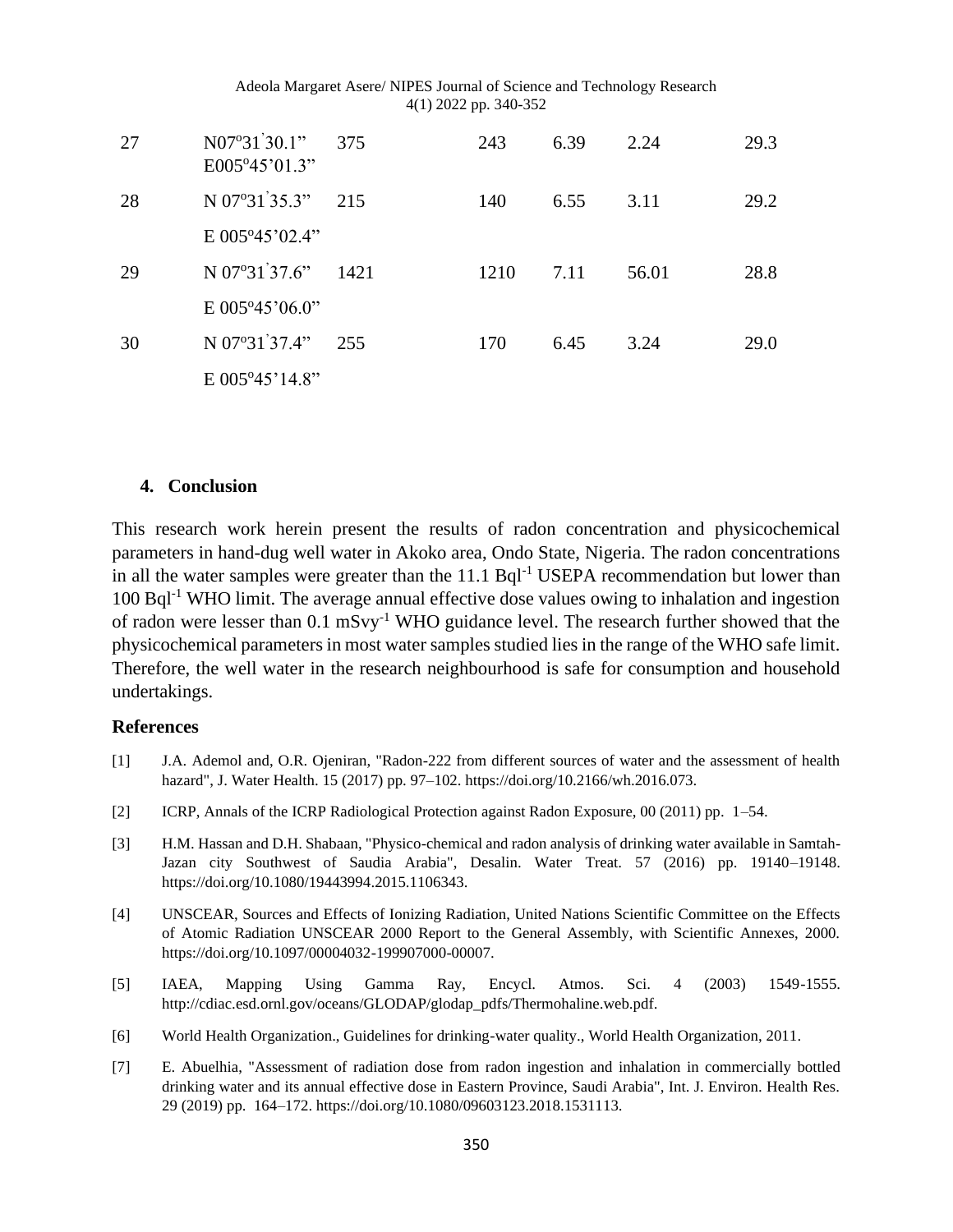- [8] D. Vienneau, S. Boz, L. Forlin, B. Flückiger, K. de Hoogh, C. Berlin, M. Bochud, J.L. Bulliard, M. Zwahlen and M. Röösli, "Residential radon – Comparative analysis of exposure models in Switzerland", Environ. Pollut. 271 (2021). https://doi.org/10.1016/j.envpol.2020.116356.
- [9] S. Antignani, G. Venoso, M. Ampollini, M. Caprio, C. Carpentieri, C. Di Carlo, B. Caccia, N. Hunter and F. Bochicchio, "A 10-year follow-up study of yearly indoor radon measurements in homes, review of other studies and implications on lung cancer risk estimates", Sci. Total Environ. 762 (2021) 144150. https://doi.org/10.1016/j.scitotenv.2020.144150.
- [10] S.M. Khan, J. Gomes and D.R. Krewski, "Radon interventions around the globe: A systematic review", Heliyon. 5 (2019) e01737. https://doi.org/10.1016/j.heliyon.2019.e01737.
- [11] L. Ferguson, J. Taylor, M. Davies, C. Shrubsole, P. Symonds and S. Dimitroulopoulou," Exposure to indoor air pollution across socio-economic groups in high-income countries: A scoping review of the literature and a modelling methodology", Environ. Int. 143 (2020) 105748. https://doi.org/10.1016/j.envint.2020.105748.
- [12] M.A. Istrate, T. Catalina, A. Cucos and T. Dicu, Experimental Measurements of VOC and Radon in Two Romanian Classrooms, Energy Procedia. 85 (2016) pp. 288–294. https://doi.org/10.1016/j.egypro.2015.12.254.
- [13] G. Gandolfo, L. Lepore, A. Pepperosa, R. Remetti and D. Franci, "Radiation protection considerations on radon and building materials radioactivity in Near Zero Energy Buildings", Energy Procedia. 140 (2017) pp. 13–22. https://doi.org/10.1016/j.egypro.2017.11.119.
- [14] A. Ruano-Ravina, L. Varela Lema, M. García Talavera, M. García Gómez, S. González Muñoz, M.I. Santiago-Pérez, J. Rey-Brandariz, J. Barros-Dios and M. Pérez-Ríos, "Lung cancer mortality attributable to residential radon exposure in Spain and its regions", Environ. Res. 199 (2021). https://doi.org/10.1016/j.envres.2021.111372.
- [15] M. Martell, T. Perko, Y. Tomkiv, S. Long, A. Dowdall and J. Kenens," Evaluation of citizen science contributions to radon research", J. Environ. Radioact. 237 (2021) 106685. https://doi.org/10.1016/j.jenvrad.2021.106685.
- [16] A.M. Asere, T.O. Owolabi, B.D. Alafe, O.P. Alabi and M.B. Alimi, "Assessment of excess gamma dose exposure level in typical nigeria commercial building materials distribution outlets", J. Niger. Soc. Phys. Sci. 3 (2021) pp. 216–223. https://doi.org/10.46481/jnsps.2021.188.
- [17] O.E. Olubi, E.O. Oniya and T.O. Owolabi, "Development of predictive model for radon-222 estimation in the atmosphere using stepwise regression and grid search based-randomforest regression", J. Niger. Soc. Phys. Sci. 3 (2021) pp. 132–139. https://doi.org/10.46481/jnsps.2021.177.
- [18] WHO, WHO | Water, Who. (2014). http://www.who.int/mediacentre/factsheets/fs391/en/.
- [19] M.A. Khan, A.M. Yousafzai, N. Afshan, N. ul Akbar, M.K. Raza, H. Hussain and T. Mumtaz, "Physicochemical Parameters of water Collected from River Panjkora , Khyber", (2015). https://doi.org/10.5829/idosi.wjfms.2015.7.6.96196.
- [20] O.S. Ajayi, E.O. Fatile and C.G. Dike, "Radiological toxicity of some fish and meat tissues consumed in southwestern Nigeria", Hum. Ecol. Risk Assess. 24 (2018) pp. 1151–1159. https://doi.org/10.1080/10807039.2017.1408004.
- [21] A. M Asere and I. R Ajayi, "Estimation of Outdoor Gamma Dose Rates and Lifetime Cancer Risk in Akoko Region, Ondo State, Southwestern, Nigeria", IOSR J. Environ. Sci. Toxicol. Food Technol. 11 (2017) pp. 49– 52. https://doi.org/10.9790/2402-1105024952.
- [22] I. Maryam, K. Omoniyi and N. Zaharaddeen, "Determination of concentrations and Annual Effective Dose of